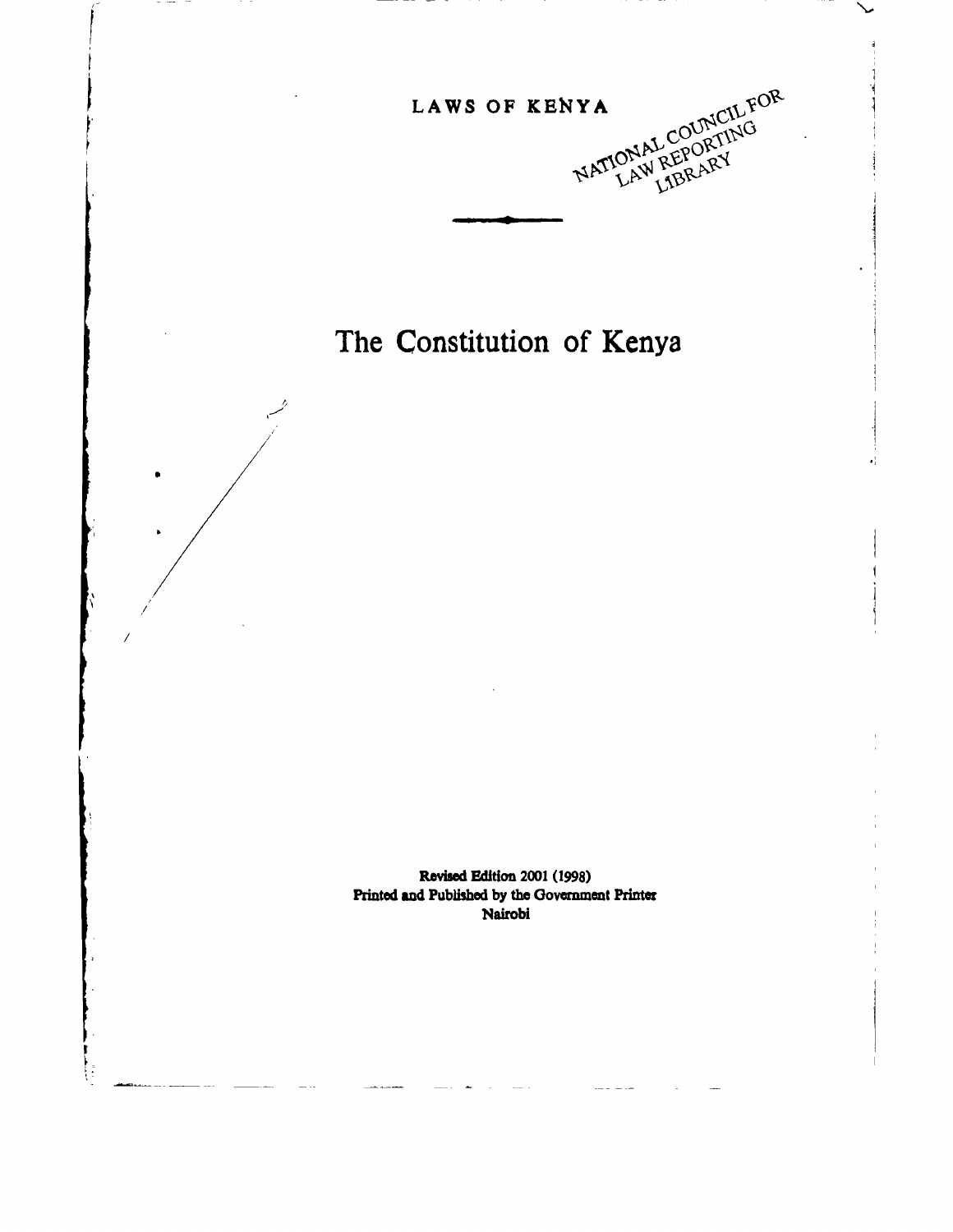# THE CONSTITUTION OF KENYA

### ARRANGEMENT OF SECTIONS

### CHAPTER I-THE REPUBLIC OF KENYA

**Section** 

1-Declaration of Republic.

### 1A-Political system.

2-Public Seal.

2A-(Repealed).

3-Constitution of Republic of Kenya.

#### CHAPTER II-THE EXECUTIVE

#### Part 1-The President and the Vice-President

4-The office of President.

5-Election of President.

6-Vacancy in office of President.

7-Assumption of office of President.

8-Oath of President.

9-Term of office of President.

10-Determination of questions as to validity of presidential elections, etc.

11-Exercise of President's functions during absence, illness, etc.

12-Removal of President on grounds of incapacity.

13-Salary and allowances of President.

14-Protection of President in respect of legal proceedings during office.

15-The Vice-President of Kenya.

#### Part 2-Ministers and the Cabinet

16-Ministers of Government of Kenya.

17-Cabinet.

18-Allocation of portfolios to Ministers.

19-Assistant Ministers.

20-Absence of Vice-President, Ministers and Assistant Ministers from Kenya.

21-Oaths to be taken by Ministers and Assistant Ministera

22-Appointing of permanent secretaries.

#### Part 3-Executive Powers

23-Executive authority of Government of Kenya.

24-Constitution of offices.

25-Tenure of office in the service of the Republic.

26-Attorney-General.

27-Prerogative of mercy.

28-Advisory Committee on Prerogative of Mercy.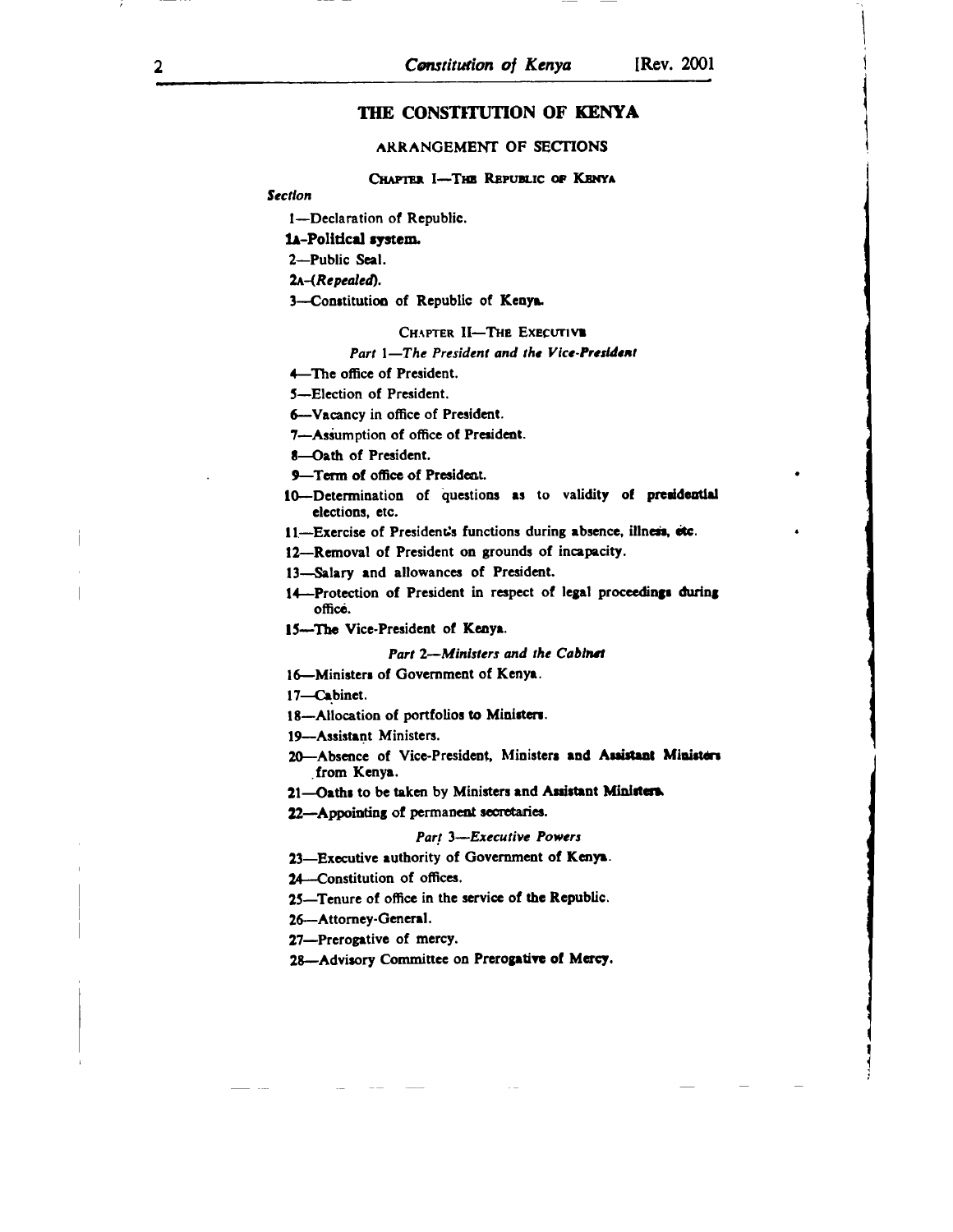3

#### Section

### 29-Functions of Advisory Committee on Prerogative of Marcy.

#### CHAPTER III-PARLIAMENT

Part 1-Composition of Parliament

30-Legislative power.

31-Composition of National Assembly.

32-Election of elected members.

33-Nominated members.

34-Qualifications for election.

35-Disqualifications for election.

36-Attorney-General to be member of National Assembly.

37-Speaker of National Assembly.

38-Deputy Speaker of National Assembly.

39-Vacation of seat in National Assembly.

40-Vacation of seat in National Assembly upon resignation from party.

41-Electoral Commission.

42-Constituencies.

42A-Conduct of elections.

43-Qualifications and disqualifications for registration as a voter.

44--Determination of questions as to membership of National Assembly.

45-(Repealed).

Part 1A The Parliamentary Service and the Parliamentary Service Commission.

45A-Parliamentary Service.

45B-Parliamentary Service Commission.

Part 2-Legislation and Procedure in the National Assembly

46 -- Exercise of legislative power of Parliament.

47-Alteration of Constitution.

48-Restrictions with regard to certain financial measures.

49-Oaths to be taken by members of National Assembly.

50-Presiding in National Assembly.

51-Quorum in National Assembly.

52-Powers of President in Parliament.

53-Official languages.

54-Voting in National Assembly.

55-Unqualified persons sitting or voting.

56-Regulation of procedure in National Assembly.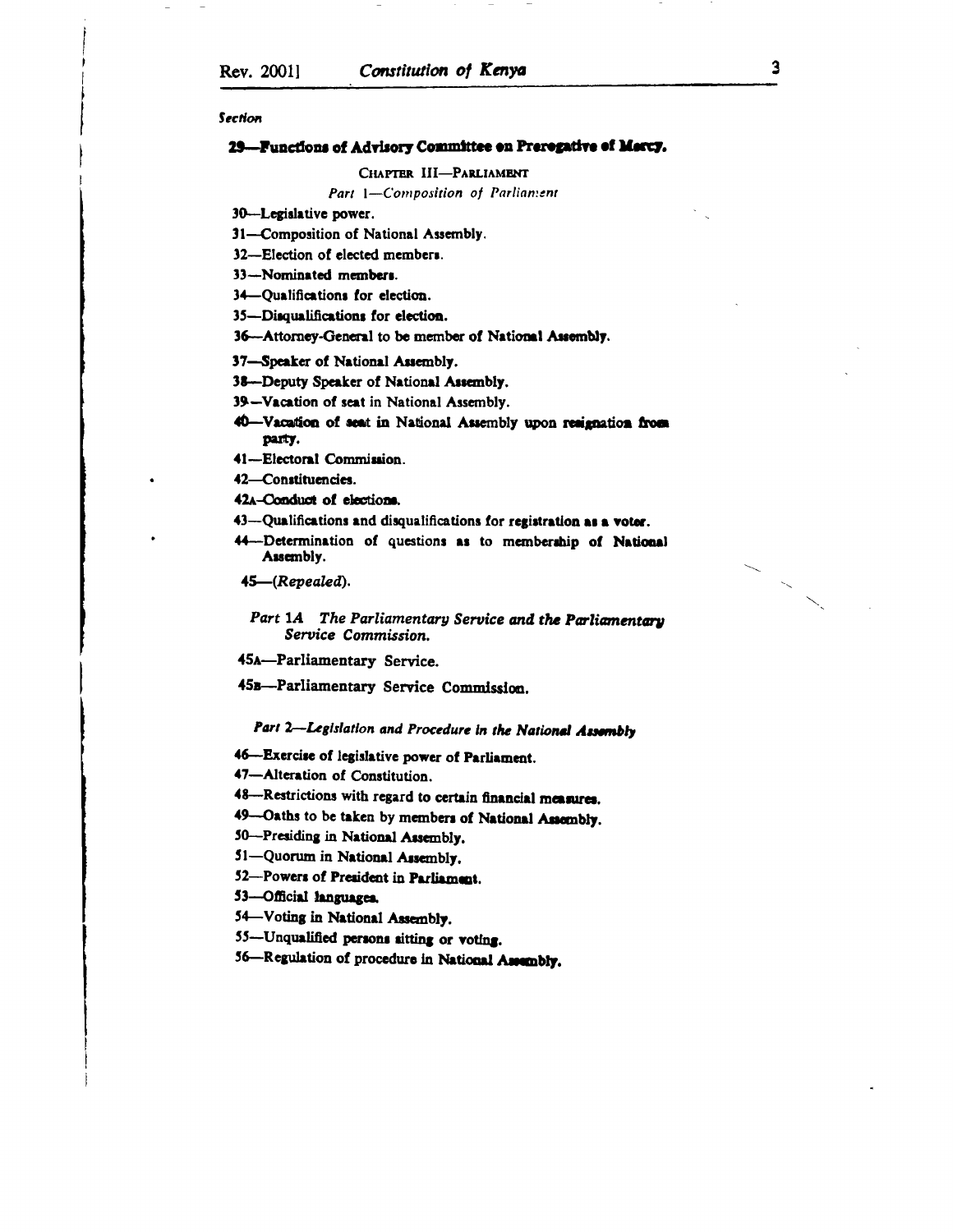#### **Section**

57-Powers, privileges and immunities of National Assembly.

Part 3-Summoning, Prorogation and Dissolution of Parliament

58-Summoning of Parliament.

59-Prorogation and dissolution of Parliament.

### CHAPTER IV-THE JUDICATURE

# Part 1-The High Court and the Court of Appeal

60-Establishment of High Court.

- 61-Appointment of judges of High Court.
- 62-Tenure of office of judges of High Court.
- 63-Oaths to be taken by judges of High Court.
- 64-Establishment of Court of Appeal.

#### Part 2-Other Courts

65-Establishment of other courts.

66-Kadhi's courts.

67-References and appeals on interpretation of Constitution.

### Part 3-The Judicial Service Commission

- 68-Judicial Service Commission.
- 69-Appointment, etc., of judicial officers

## CHAPTER V-PROTECTION OF FUNDAMENTAL RIGHTS AND FREEDOMS OF THE INDIVIDUAL

70-Fundamental rights and freedoms of the individual.

71-Protection of right to life.

72-Protection of right to personal liberty.

73-Protection from slavery and forced labour.

74-Protection from inhuman treatment.

75-Protection from deprivation of property.

76-Protection against arbitrary search or entry.

77---Provisions to secure protection of law.

78-Protection of freedom of conscience.

79-Protection of freedom of expression.

60-Protection of freedom of assembly and association.

\$1-Protection of freedom of movement.

62-Protection from discrimination on grounds of race, etc.

83-Derogation from fundamental rights and freedoms.

84—Enforcement of protective provisions.

85-Preservation of public security.

86-Interpretation and savings.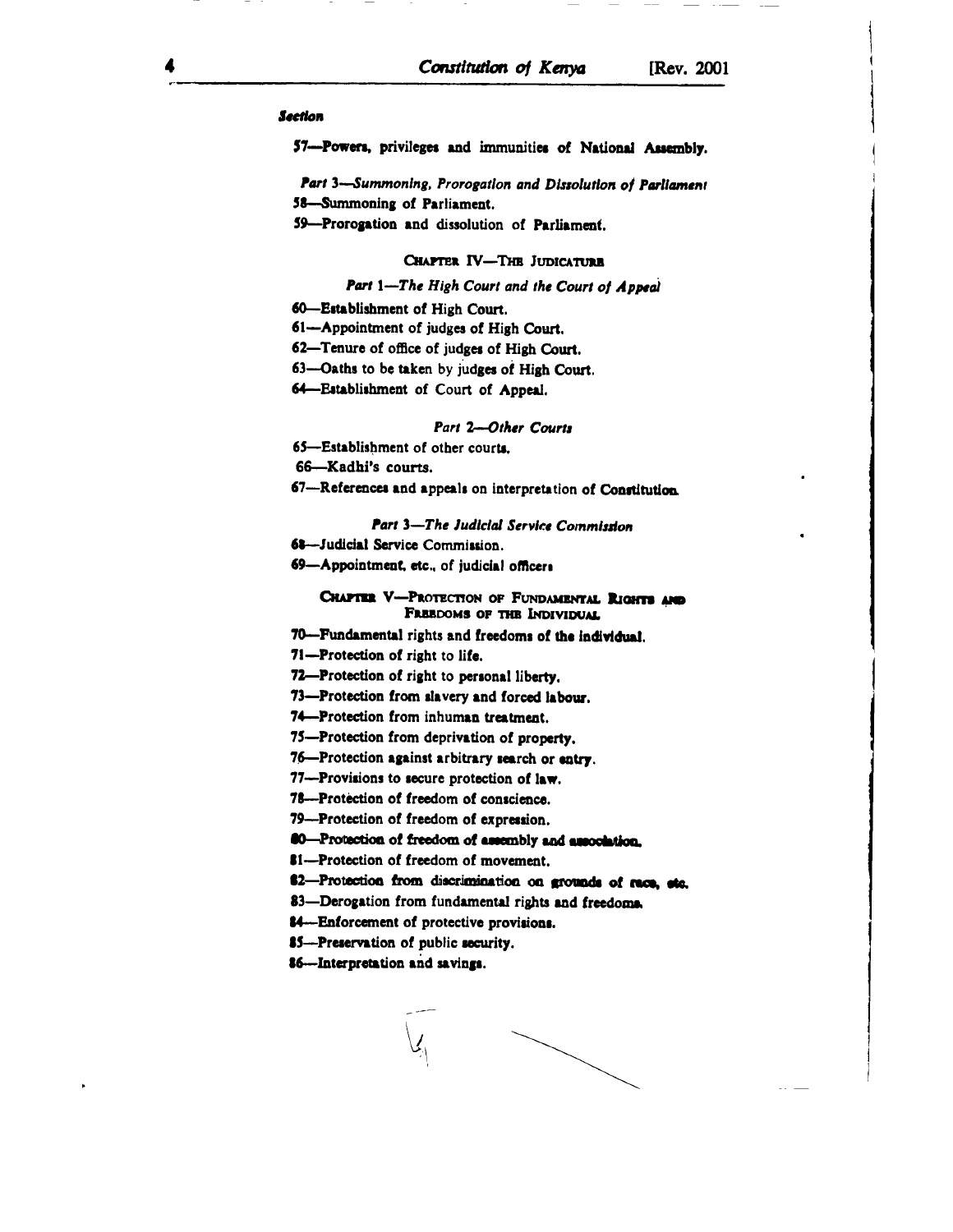#### **Séction**

#### CHAPTER VI-CITIZENSHIP

87—Persons who become citizens on 12th December, 1963.

- 88--Persons entitled to be registered as citizens by virtue of connexion with Kenya before 12th December, 1963.
- 89-Persons born in Kenya after 11th December, 1963.
- 90-Persons born outside Kenya after 11th December, 1963.
- 91-Marriage to Kenya citizen.
- 92-Persons eligible to be registered as Kenya citizens.
- 93-Persons eligible to be naturalized as Kenya citizens.
- 94-Deprivation of citizenship.
- 95-Commonwealth citizens.
- 96-Powers of Parliament
- 97-Dual citizenship.
- 98-Interpretation.

#### CHAPTER VII-FINANCE

- -Consolidated Fund and other funds of the Government of 99-Kenva.
- 100-Authorization of expenditure from Consolidated Fund by appropriation.
- 101-Authorization of expenditure in advance of appropriation.
- 102-Contingencies Fund.
- 103-Public debt of Government of Kenya.
- 104-Remuneration of certain officers.
- 195-Controller and Auditor-General.

#### CHAPTER VIII-THE PUBLIC SERVICE

- 106-Public Service Commission.
- 107-Appointment, etc., of public officers.
- 108-Appointment, etc., of members of Kenya Police Force.
- 109-Attorney-General.
- 110-Controller and Auditor-General.
- 111-Appointment of Permanent Secretaries. Ambassadors, etc.
- 112-Pensions laws and protection of pensions rights.
- 113--Power to withhold pensions, etc.

#### CHAPTER IX-TRUST LAND

- 114-Interpretation of Chapter.
- 115—Trust land to vest in county councils.
- 116-Registration of individual titles to Trust land.
- 117-Setting apart of Trust land by county councils.
- 118-Setting apart of Trust land for purposes of Government, etc.
- 119—Land no longer required for purposes of Government, etc.
- 120—Escheat of rights in former Trust land.

#### CHAPTER X-GENERAL

- 121-Resignations.
- 122-Re-appointments and concurrent appointments.
- 123-Interpretation.

#### **CHAPTER XI-TRANSITORY**

- 124-Effect of Chapter.
- 125-Appeals in respect of certain decisions affecting pensions benefits.
- 126-Compulsory retirement to facilitate appointment of local candidates.
- $127 (Repeated).$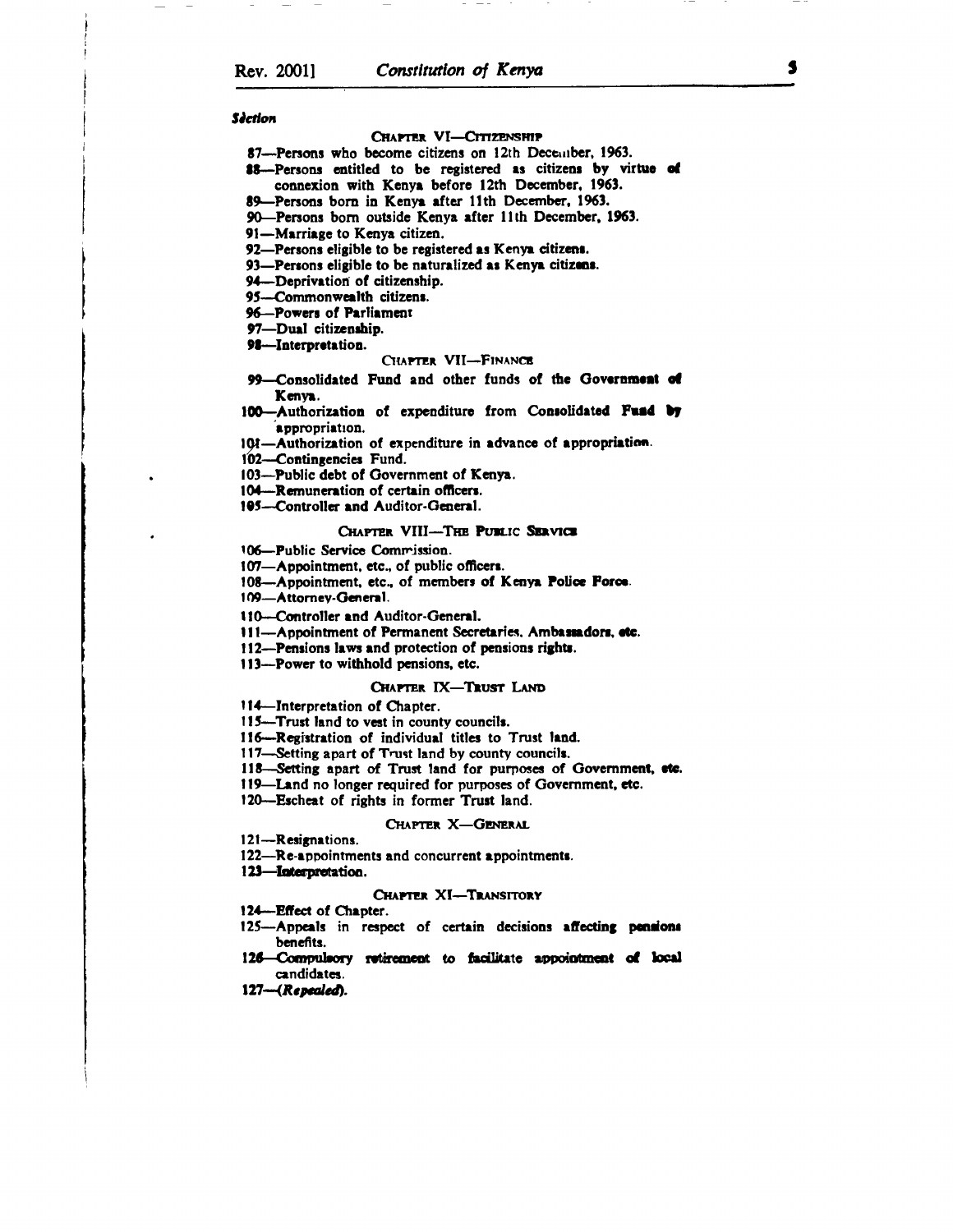# THE CONSTITUTION OF KENYA

### **CHAPTER I**

### THE REPUBLIC OF KENYA

### 1. Kenya is a sovereign Republic.

1A. The Republic of Kenya shall be a multiparty democratic state.

2. The Public Seal of Kenya shall be such device as may be prescribed by or under an Act of Parliament.

### **2A.** (*Repealed by 12 of 1991, s. 2*).

Constitution of Republic of Kenya.

3. This Constitution is the Constitution of the Republic of Kenya and shall have the force of law throughout Kenya and, subject to section 47, if any other law is inconsistent with this Constitution, this Constitution shall prevail and the other law shall, to the extent of the inconsistency, be void.

## **CHAPTER II**

### THE EXECUTIVE

### PART 1

### The President and the Vice-President

The office of President.

Election of President. 7 of 1982, s. 3. 12 of 1991, a. 3. 6 of 1992, s. 3.

4. There shall be a President of Kenya, who shall be the Head of State and Commander-in-Chief of the armed forces of the Republic.

5. (1) The President shall be elected in accordance with this Chapter and, subject thereto, with any Act of Parliament regulating the election of a President.

(2) A person shall be qualified to be nominated for election as President if, and shall not be so qualified unless,  $h$ o—

(a) is a citizen of Kenya; and

- (b) has attained the age of thirty-five years; and
- (c) is registered in some constituency as a voter in elections to the National Assembly.

5 of 1969,

2nd Sch., 2 of 1974, 1 of 1975, 14 of 1975, 13 of 1977, 1 of 1979, 5 of 1979. 7 of 1982, 7 of 1984. 6 of 1985, 14 of 1986 20 of 1987, 4 of 1988, 17 of 1990, 10 of 1991, 12 of 1991, 6 of 1992.  $9$  of  $1997$ . 3 of 1999. Deciaration of Republic. **Political** system. 0 of 1997, s. 2 Public Seal.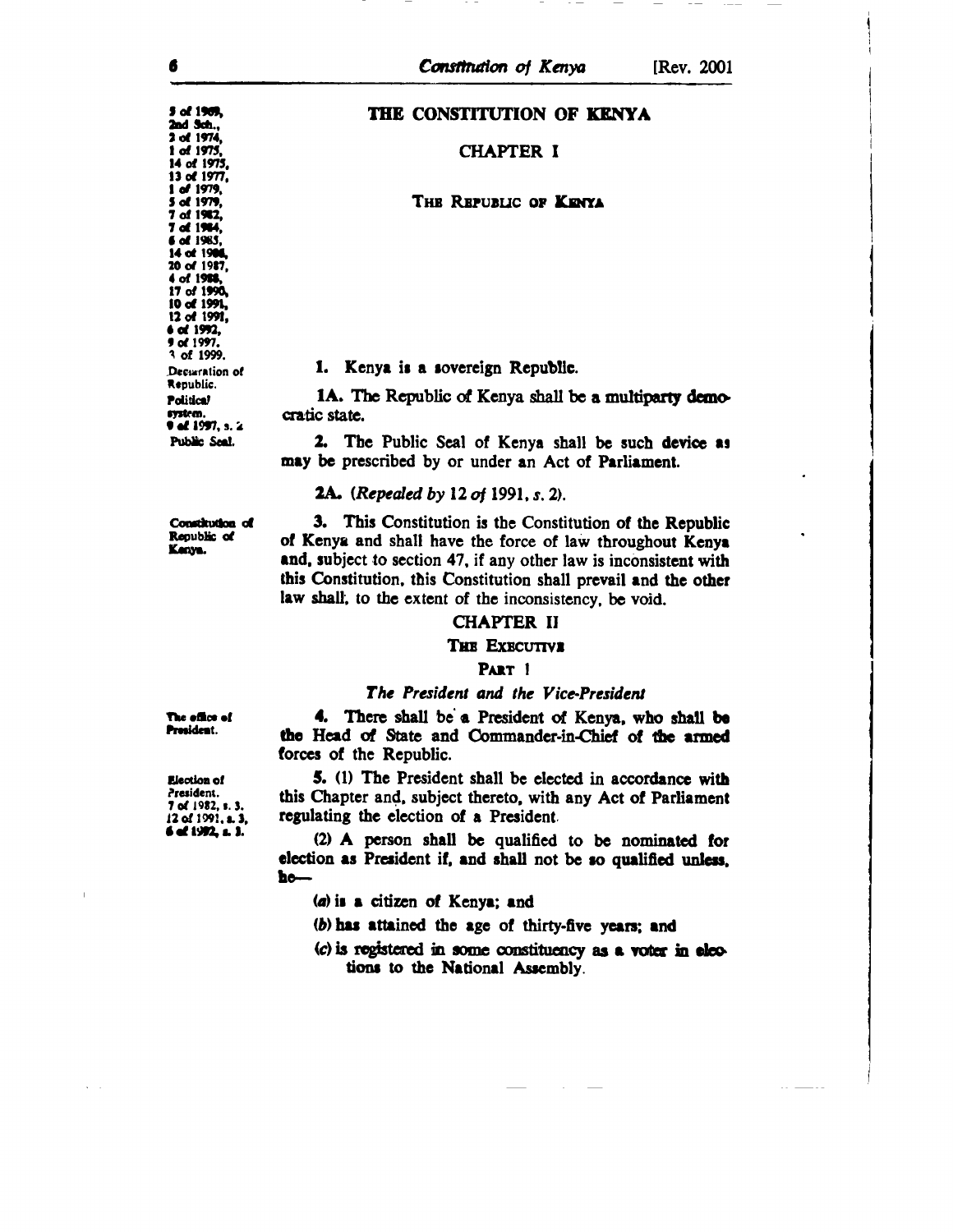(3) Whenever Parliament is dissolved, an election of a President shall be held at the ensuing general election, and  $at$  that election--

- (a) each political party taking part in the general election shall nominate one candidate for President in such manner as may be prescribed by or under an Act of Parliament;
- $(b)$  the nomination of a candidate for President shall not be valid unless it is supported, in such manner as may be prescribed by or under an Act of Parliament, by not less than one thousand persons registered as voters in elections to the National Assembly;
- (c) wherc only onc candidate for President is validly nominated, and that candidate is elected as a member of the National Assembly, he shall'be declared to be elected as President;
- (d) where more than one candidate for President is validly nominated, a poll shall be taken in each constituency for the election of a President (whether or not a poll is required to be taken for an election to the National

Assembly in that constituency);

- (c) in every constitqency in which a poll is required to be taken both for the election of a President and for the election of a member of the National Assembly separate polls shall be taken;
- ( $\theta$ ) the candidate for President' who is elected as a member of the National Assembly and who receives a greater number of valid votes cast in the presidential election than any other candidate for President and who, in addittion, receives a minimum of twenty-five per cent of the valid votes cast in at least five of the eight provinces shall be declared to be elected as President.

(4) A fresh election of a President shall be commenced and held in the manner prescribed by subsection (5) where-

- (a) no candidatc for President has been validly nominated before the expiration of the time for the delivery ot nominations in a presidential election;
- $(b)$  a candidate for President who is validly nominated dies on or before any of the days on which the poll is taken in a presidential election;
- (c) e cendidete for Prcsidcnt, who would but lor hir death have been entitled to be declared elected as President under this section, dies after the taking of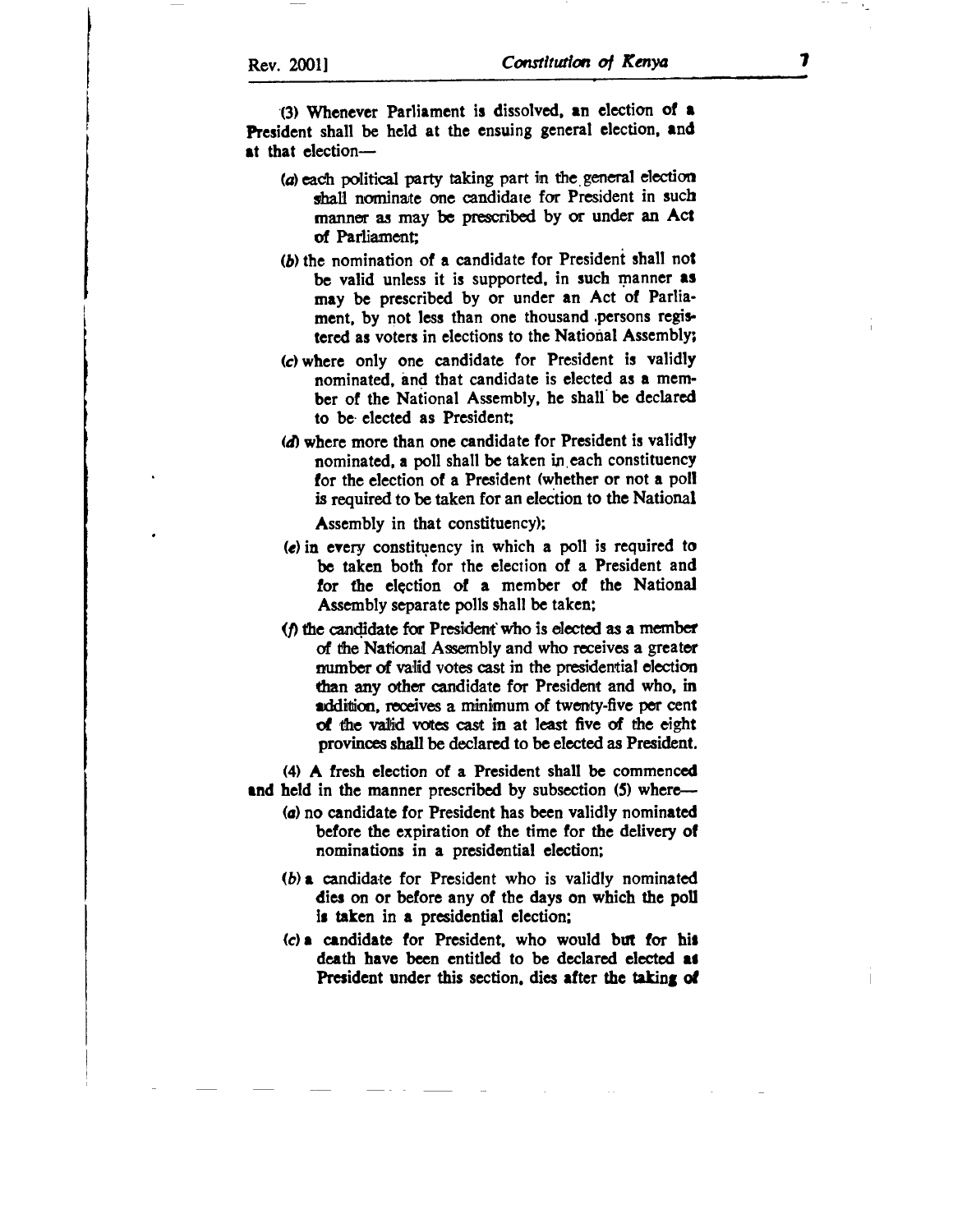the poll has begun in the presidential election and before he has been declared elected as President:

(d) no candidate is duly elected in accordance with this section:

Provided that where a fresh election is held pursuant to paragraph  $(d)$  of this subsection, the only candidates shall be-

- (i) the candidate who scored the highest number of votes at the election: and
- (ii) one among the remaining candidates who has the highest total of votes cast at the election.

(5) In the election of a President otherwise than at a general election-

- (a) every candidate for President shall be nominated by a political party in the manner prescribed by or under an Act of Parliament from amongst the elected members of the National Assembly.
- (b) the nomination of a candidate for President shall not be valid unless it is supported, in such manner as may be prescribed by or under an Act of Parliament. by not less than one thousand persons registered as voters in elections to the National Assembly;
- (c) where only one candidate for President is validly nominated he shall be declared to be elected as President:
- (d) where more than one candidate for President is validly nominated, a poll shall be taken in each constituency for the election of a President:
- (e) the candidate for President who receives a greater number of valid votes cast in the presidential election than any other candidate and who, in addition, receives a minimum of twenty-five per cent of the votes cast in at least five of the eight provinces shall be declared to be elected as President.

Vacancy in office of 

6. (1) If the office of President becomes vacant by reason of the death or resignation of the President, or by reason of his ceasing to hold office by virtue of section 10 or section 12. an election of a President shall be held within the period of ninety days immediately following the occurrence of that vacancy, and shall be held in the manner prescribed by section  $5(5)$ .

R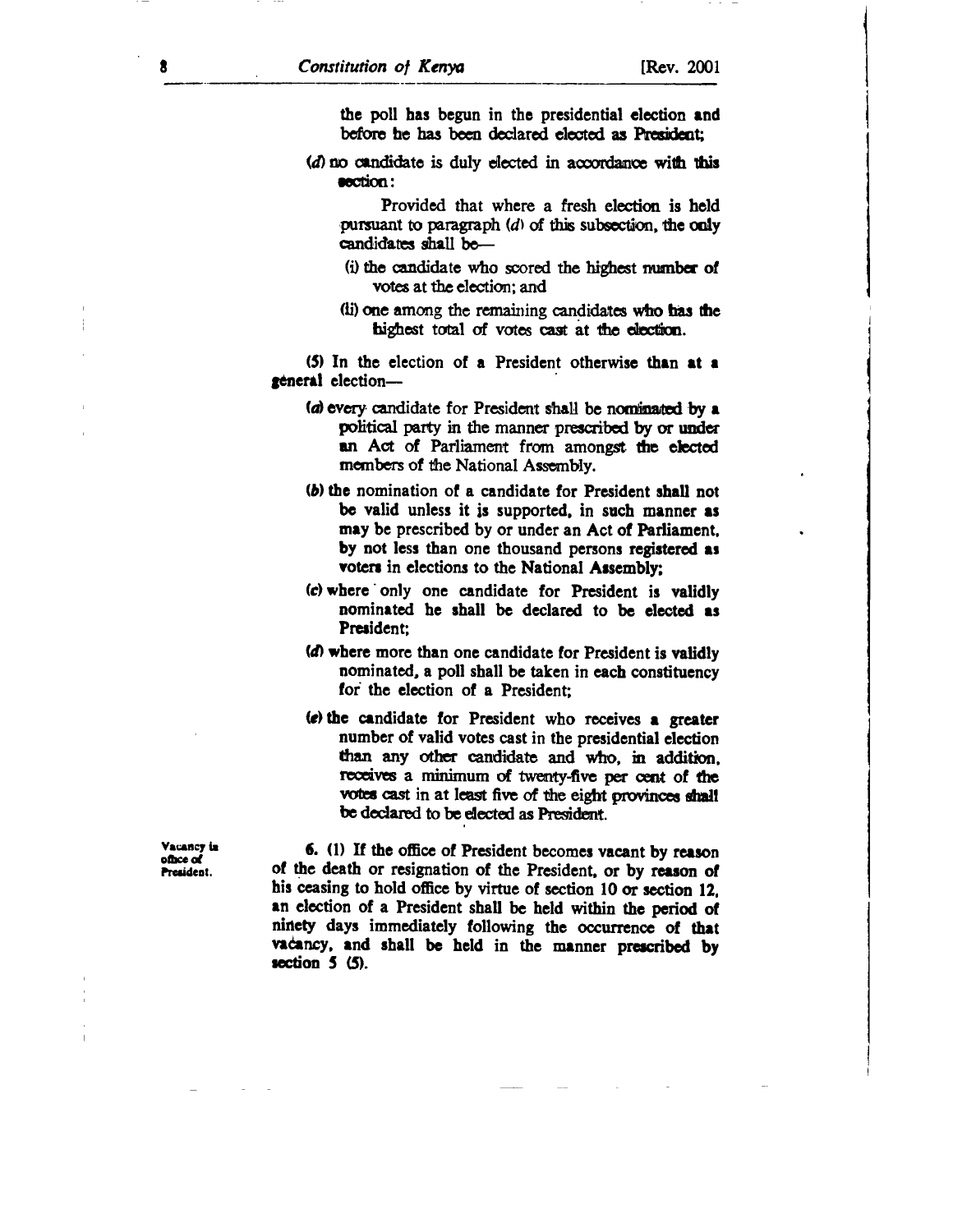(2) While the office of President is vacant as aforesaid, the functions of that office shall be exercised—

- (a) by the Vice-President; or
- (b) if there is no Vice-President, or if the Vice-President considers that he is for any reason unable to dischargc the functions of thc office of President, by such Minister as may be appointed by the Cabinet.

(3) Whcre the Vicc-President or any other Minister is oxercising the functions of the office of President by virtue of this section or of section 11, he shall not act, except in accordance with a resolution of the Cabinet, in the exercise of the powers relating to-

 $(a)$  the preservation of public security under section 85, or under Part III of the Prcservation of Public Security Act; Cap. 37.

- (b) the prorogation and dissolution of Parliament under subsections  $(1)$  and  $(3)$  of section 59;
- (c) thc rppointmcnt and removal of Ministers and Assistant Ministers under sections 16 and 19;
- (d) the assignment of responsibility to a Minister under section 18; or
- (a) thc grving of consent to a Minister or Assistant Minister absenting himself from Kenya under section 20.

7. A person clccted as President in accordancc with this Constitution shall assumc officc as President as soon as he is declared to be elected.

**8.** A person assuming the office of President shall, before entering upon the office, take and subscribe the oath of allegiance and such oath for the due execution of his office as may be prescribed by or under an Act of Parliament.

9. (1) The President shall hold office for a term of five years beginning from the date on which he is sworn in as President.

(2) No person shall be elected to hold office as President for more than two terms.

(3) The President shall, unless his office becomes vacant by reason of his death, his resignation or his ceasing to hold office by virtue of section  $10$  or section  $12$ , continue in office

Assumption of office of President.<br>6 of 1992. 9 of 1997, c. 3.

Orth of Presidont.

Term of office of<br>President. 6 of 1992, s. 5.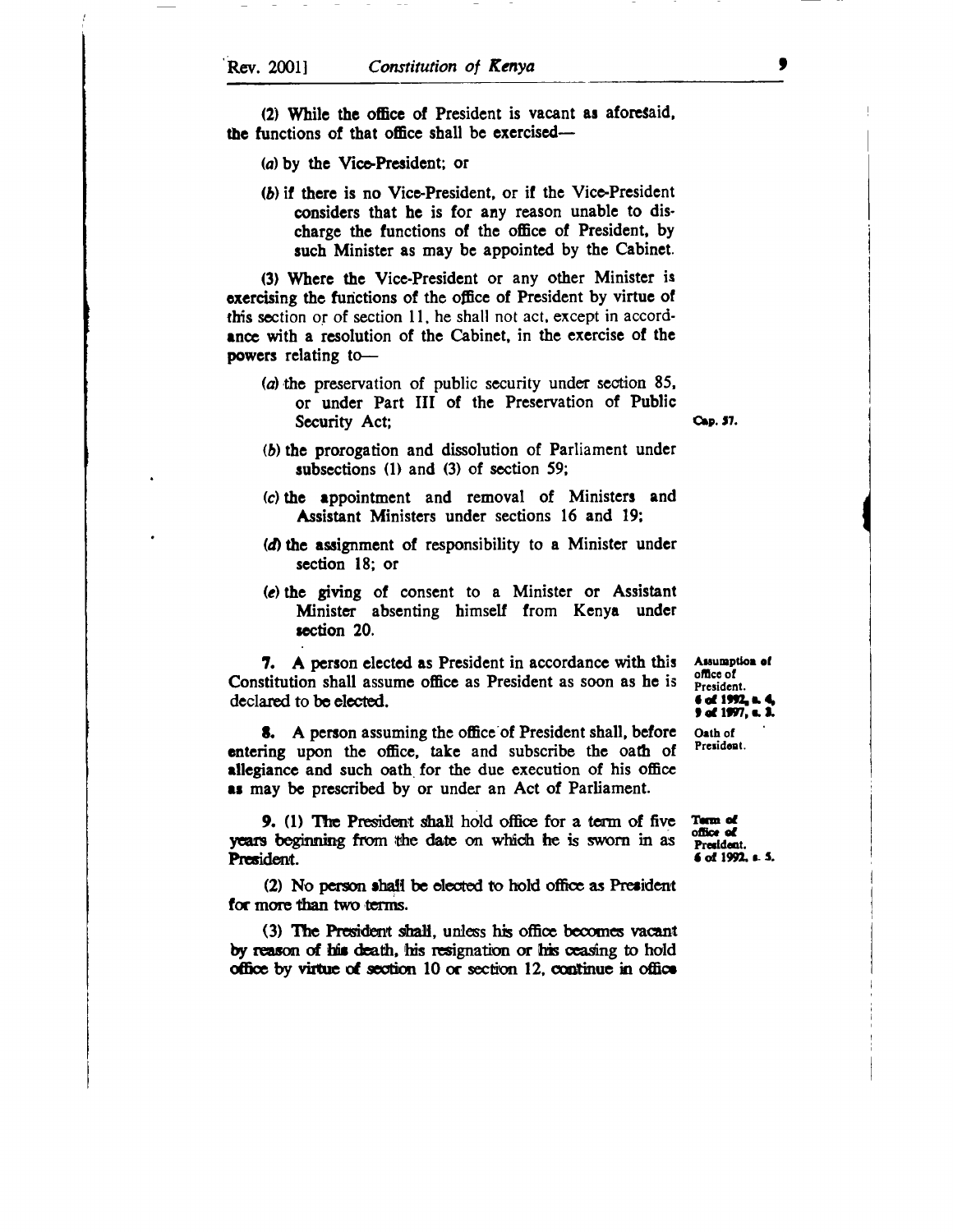until the person elected as President at a subsequent presidential election assumes office.

(4) The holding of the office of President shall be inoompatible with the holding of any offie of profit or of an office in any professional or labour organization and with any professional activity or any other public employment.

10. (1) Subject to this section, section 44 shall apply to the hearing and determination of a question whether a person has been validly elected as President, as it applies to the hearing and determination of a question whether a person has been validly elected as a member of the National Assembly

(2) Whcrc a pcrson applies to the High Court for thc determination of more than one of the following questions, riamely, whether the President wis qualified to be nominated for election as President, or was validly elected as President, or was validly elected as a member df the National Assembly. he shall make one application only to the High Court.

(3) Where at any timc the High Court determines under section 44 that the President has not been validly elected as a member of the National Assembly, or that the seat in the Assembly'of the President has become vacant, the High Court shall declare the seat in the Assembly of the President to be vacant, and- $-$ 

- (a) an election shall be commenced forthwith and shall be held in the constituency for which the President stood for election as a member of the Assembly; and
- (b) if the President is not elected as a member of the Assembly at that election, hc shall cease to hold officc as President upon the expiration of the timo allowed by law for the making of an application to thc High Court under section 44 in rcspect of that election, or, where such an application is madc by him or by the Attorney-General, upon the High Court determining that the person declared to be clected at that clection has been validly elccted:

Provided that-

(i) if the High Court determines, in relation to an election held pursuant to paragraph  $(a)$  at which a person other than the President has been declared to be elected, that that person has not been validly elected. the High Court shall declare the seat to be vacant and a further election shall be held pursuant to paragraph  $(b)$  and this proviso shall apply accordingly;

Determination of questions as to validity of<br>presidential elections, etc.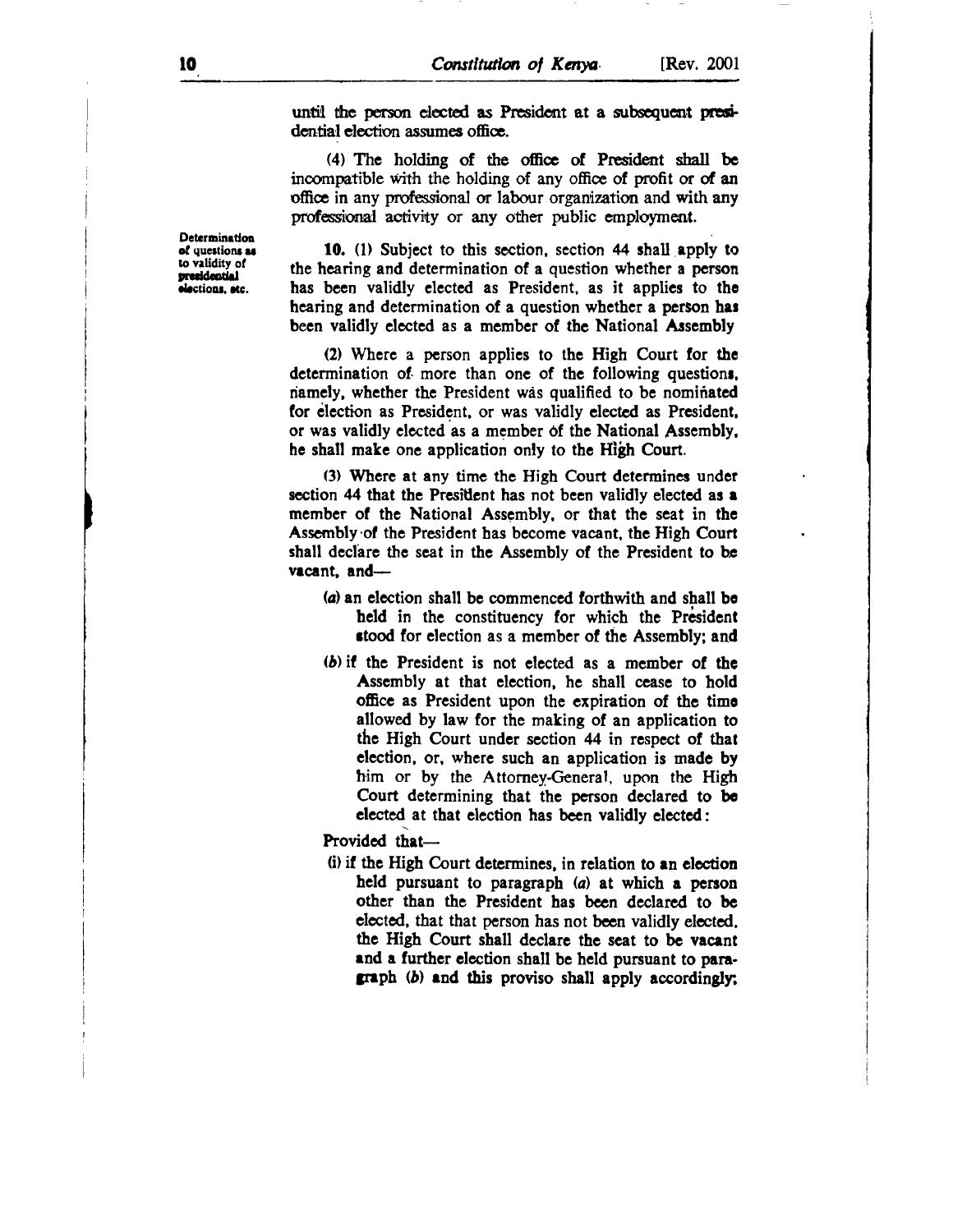(ii) notwithstanding that his seat in thc Asscmbly har been declared to be vacant, the President shall be entitled to sit as a member of thc Assembly and to exercise all the powers and privileges of an elected member of the Assembly until he ceases to hold oficc as President.

(4) Where the High Court determincs under scction 44 that the President has not been validly elected as President for any reason other than that he has not been validly elected as a member of the National Assembly or that the seat in the Assembly of the President has become vacant, he shall cease to hold office as President.

11. Where the President intends to be absent from Kenya. or where he considers it desirable by reason of illnesr or any other cause to do so. he may in writing appoint thc Vice-President to exercise, subject to section 6 (3) and subject to such {pstrictions or exceptions es he may gpecify. the functions of his office.

12. (1) Any question whether, the President, or any other person exercising or about to exercise the functions of thc ofice of President. is unable by reason of physical or mental infirmity to exercise the functions of that office, shall be determined in accordance with this section.

(2) Wherc thc question is whether a person has become unablc by reason of physical or mental infirmity to cxercise the functions of the office of President, and the Chief Justice is requested by resolution of the Cabinet conveyed to him by tbe Speaker of the National Assembly to cause that question to be determined, then-

- (a) thc Chicf Justicc shall appoint a tribunal, which shall consist of not less than five persons appointed by him from among persons who are qualified as medical practitioners under the law of Kenya, and who shall include any person nominated for appointment in accordance with subsection (5); and
- (b) the tribunal shall inquire into the matter and make a report to the Chief Justice, stating the opinion of the tribunal whether or not the person in respect of whom the question arises is, by reason of physical or mental infirmity, unable to discharge the functions of the office of President: and

Exercise of President's functions. during absence, illness, otc.

Removal of President on grounds of incapacity.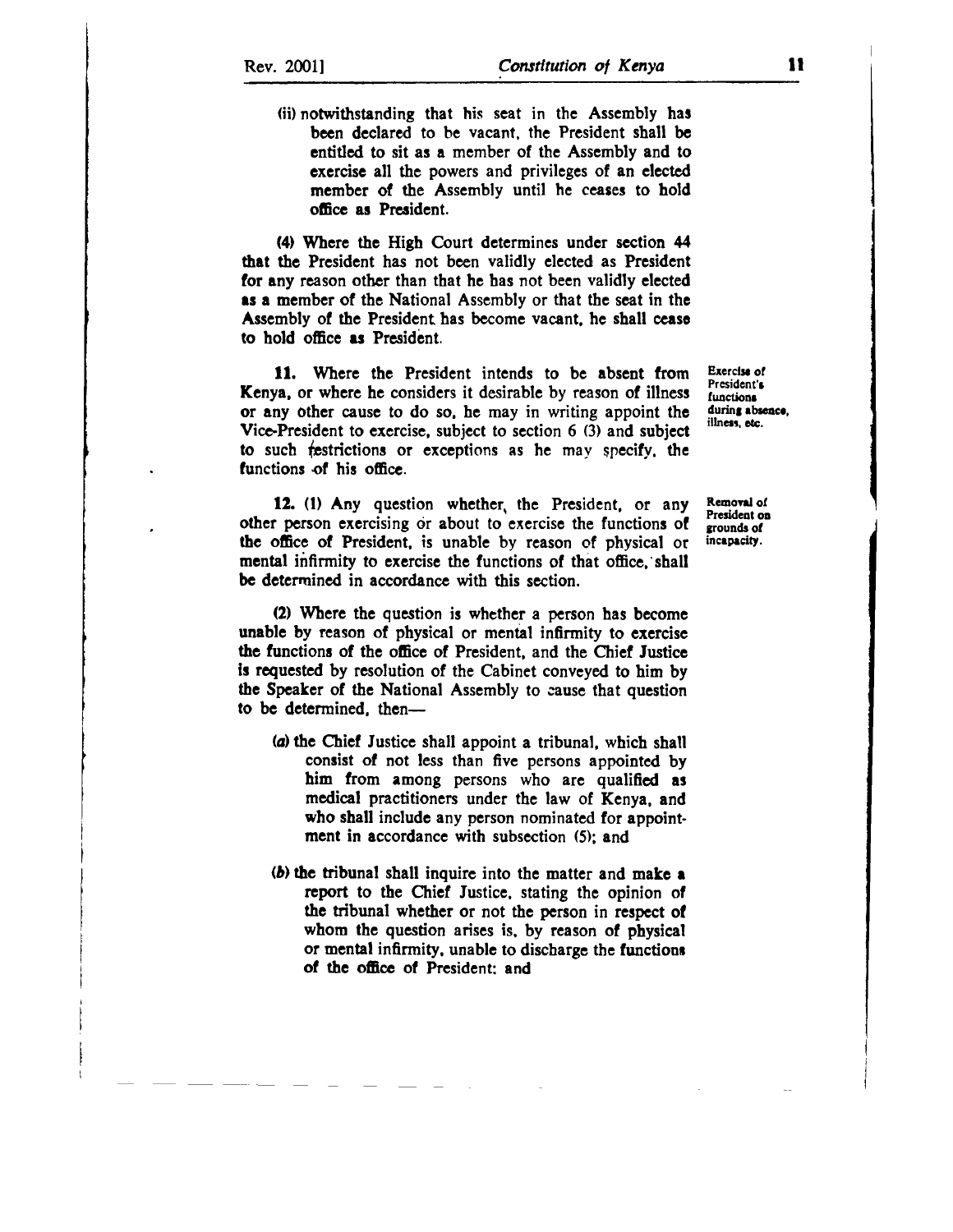(c) the Chiel Justicc shall certify accordingly under his hand and cause the certificate to be cohveyed to the Speaker of the National AssemblY:

Provided that the Chief Justice shall cause the question to be dctermined without a resolution of the Cabinet if hc receives a certificate under the hand of the Speaker of the National Assembly to the effect that therc are no Ministers prcsent in Kenya, other than a person with respect to whom the question arises, and that the Speaker considers that it is In the interests of Kenya that the question should be determined without delay.

(3) Where the question is whether any person in respect of whom the Chief Justice has given a certificate in accordance with subsection (2) that he is unable to exercise thc functions of the office of President, has ceased to be unable by reason of physical or mental infirmity to exercisc thosc functions, and the Chief Justice is requested, by resolution of thc Cabinet conveyed to him by the Speaker of the National Assembly, or by request under the hand of the person in respect of whom such certificate was given conveyed to him by the Speaker of the Assembly. to cause that qucstion to be determined, then the Chief Justice shall appoint a tribunal in accordance with subsection (2) (a), and that tribunal shall inquire into the matter and report in accordance with para' graph (b) of that subsection, and the Chief Justice shall certify accordingly under his hand and cause the certificate to be conveyed to the Speaker of the Assembly.

(4) Where the Speaker of the National Assembly has received a certificate of the Chief Justice pursuant to this section that the President is unable to discharge the functions of his office. and within the succeeding period of three months the Speaker has not received any certificate of the Chief Justicc pursuant to this section that the President has ceased to be unable to discharge the functions of his office, the President shall cease to hold office upon the expiration of the said period.

(5) Where the Speaker conveys a resolution of the Cabinet to the Chief Justice under subscction (2) or (3), hc shall forth' with notify the person in respect of whom the question arises, and that person may, by writing delivered to the Speaker within two days of his being so notified, nominate for appointment as members of the tribunal to be appointed by the Chief Justice under this section not more than two persons qualified to be so appointed.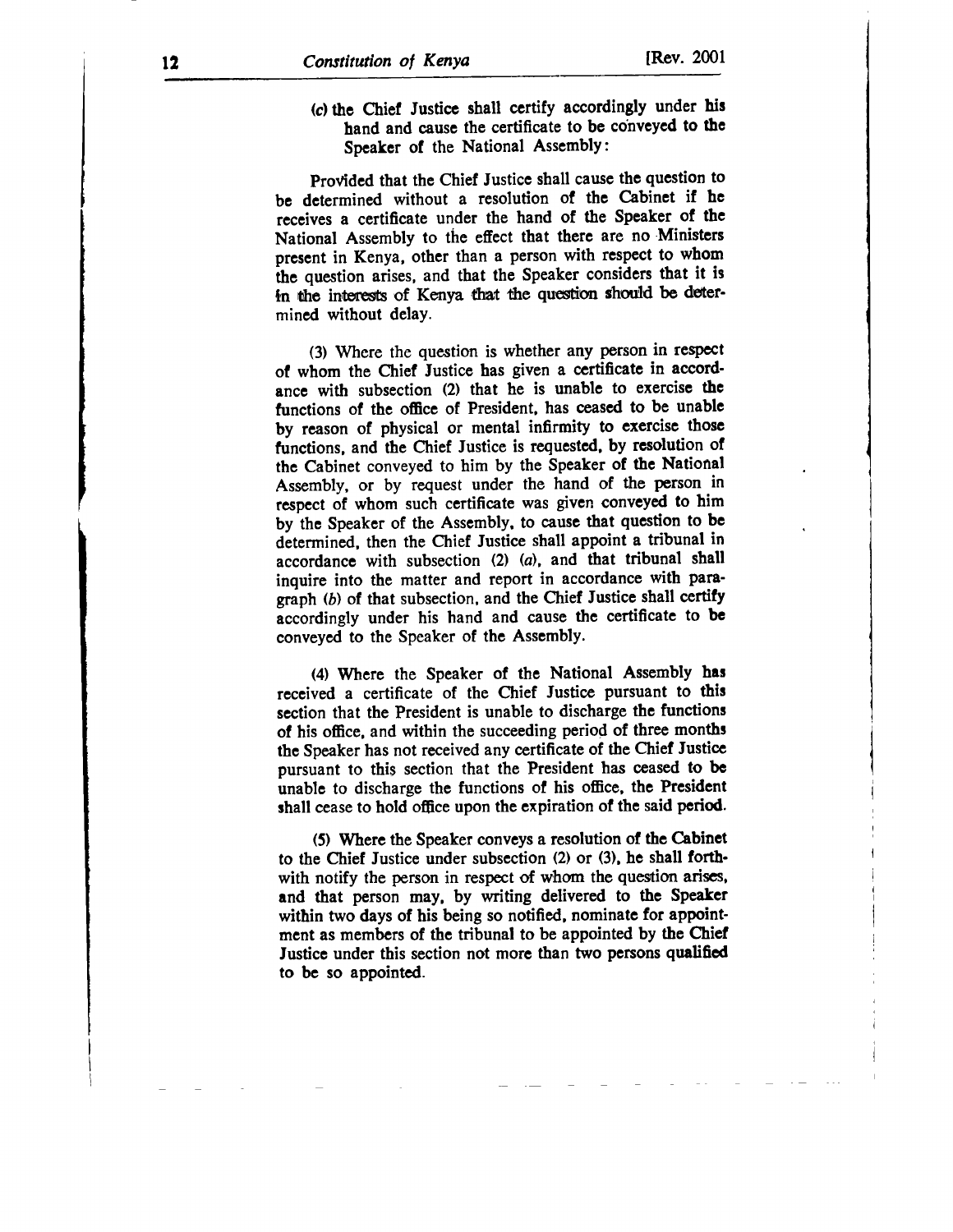(6) A certificate of the Chief Justice under this section shall be conclusive for the purposes of this Constitution, and shall not be questioned in any court.

(7) At any time when the office of Speaker of the National Assembly is vacant or the holder of that office is unable for any reason to exercise the functions vested in him by this section, those functions may be exercised by the Deputy Speaker of the Assembly.

13. (1) The President shall receive such salary, allowance and benefits as may be determined by a resolution of the National Assembly.

(2) Where the President ceases to hold office, he shall be entitled to receive a pension, gratuity and other allowances. together with such other benefits and facilities, including adequate security, office, staff and travel allowances, as may be prescribed by or under an Act of Parliament.

(3) The salary and allowances payable to the President and any pension or gratuity payable to him on retirement shall be a charge upon the Consolidated Fund.

(4) The salary, allowances and privileges of the President shall not be varied to his disadvantage while he holds office.

(5) The pension and allowances payable to the President who has ceased to hold office and the facilities and other benefits available to him shall not be varied to his disadvantage during his lifetime.

**14.** (1) No criminal proceedings whatsoever shall be instituted or continued against the President while he holds office, or against any person while he is exercising the functions of the office of President.

(2) No civil proceedings in which relief is claimed in respect of anything done or omitted to be done shall be instituted or continued against the President while he holds office or against any person while he is exercising the functions of the office of President.

(3) Where provision is made by law limiting the time within which proceedings of any description may be brought against any person, a period of time during which a person holds or exercises the functions of the office of President shall not be taken into account in calculating any period of time prescribed by that law which determines whether any such proceedings as are mentioned in subsection (1) or (2) may be brought against that person.

Salary and allowances of President. 6 of 1992. a. 6.

Protection of President in respect of legal proceedings during office.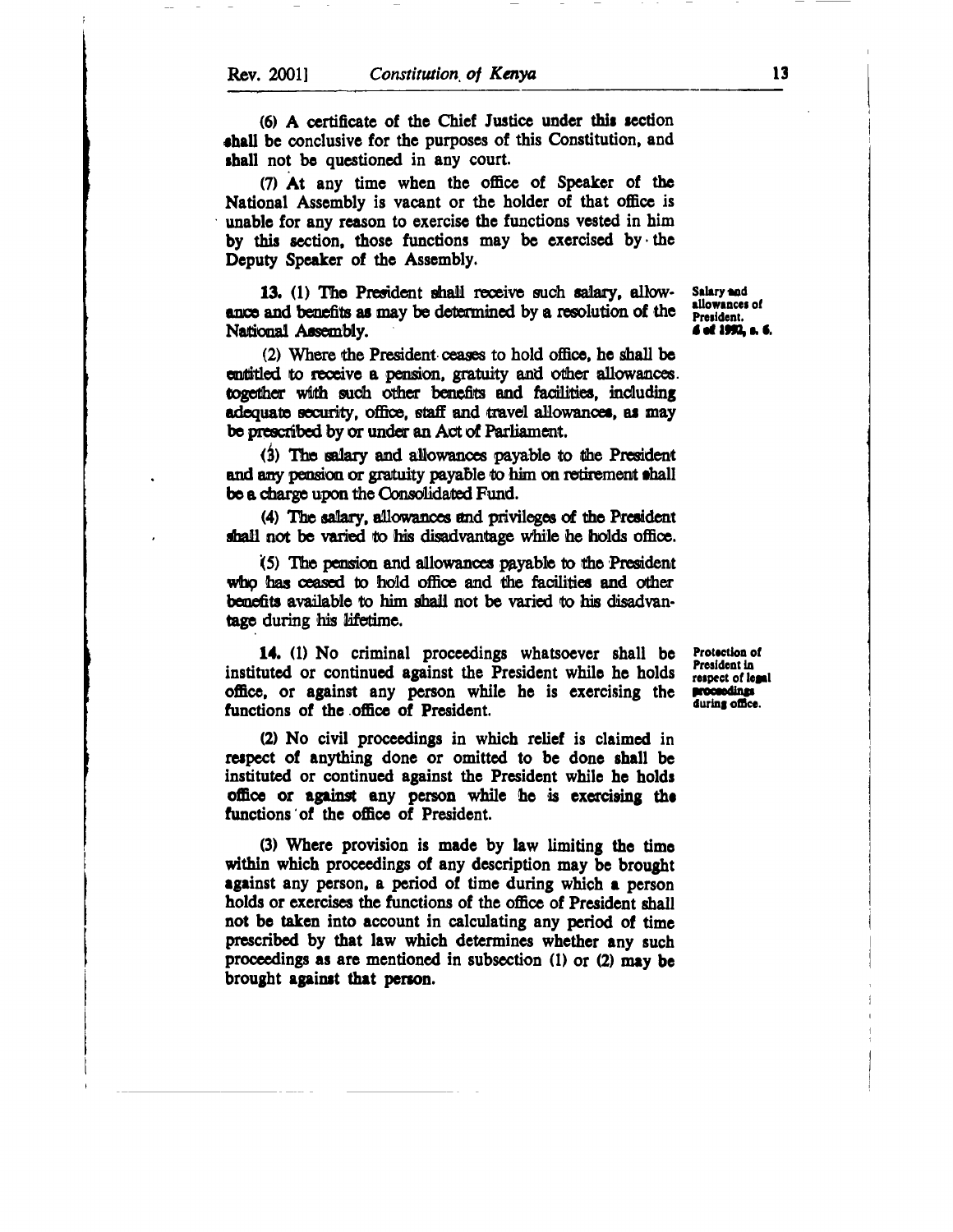14 Constitution of Kenya [Rev. 2001

15. (1) There shall be a Vice-President of Kenya, who shall be appointed by the President.

(2) The President shall appoint the Vice-President from among the Ministers who are elected members of the National Asscmbly:

Provided that no appointment to the office of Vice-President shall be made at any time when the functions of the office of President are being exercised by any person other than thc President.

(3) The Vice-President shall be the principal assistant of the President in the dischargc of his functions.

(4) The Vice-President shall not enter upon the duties of his office unless he has taken and subscribed the oath of allegiance and such oath for the due execution of his office as may be prescribed by Parliament.

(5) During his tenure of office, the Vice'President shall not hold any office of profit other than those of Vice-President, Minister and member of the National Assembly.

(6) The office of the Vice-President shall become vacant-(a) if the President so directs; or

 $(b)$  if the holder of the office ceases to be an elected member of the National Assembly otherwise than by rcason of the dissolution of Parliament; or

(c) upon the election of a person to the officc of President

### PART<sub>2</sub>

### Ministers and the Cabinet

Ministers of Government of Kcnyt.

16. (1) There shall be such offices of Minister of the Government of Kenya as may be established by Parliament or, subject to any provisions madc by Parliamcnt, by thc President.

(2) The President shall, subject to the provisions of any written law, appoint the Ministers from among the members of the National Assernbly:

Providcd that, if occasion arises for making an eppointment to the office of any Minister while Parliament stands dissolved, a person who was a member of the National Assembly immediately before the dissolution may be appointed to that office.

(3) The office of a Minister shall become vacant--

(a) if the President so directs: or

 $(b)$  if the holder of the office ceases to be a member of the National Assembly otherwise than by reason of the dissolution of Parliament; or

9 of 1997, s. 4.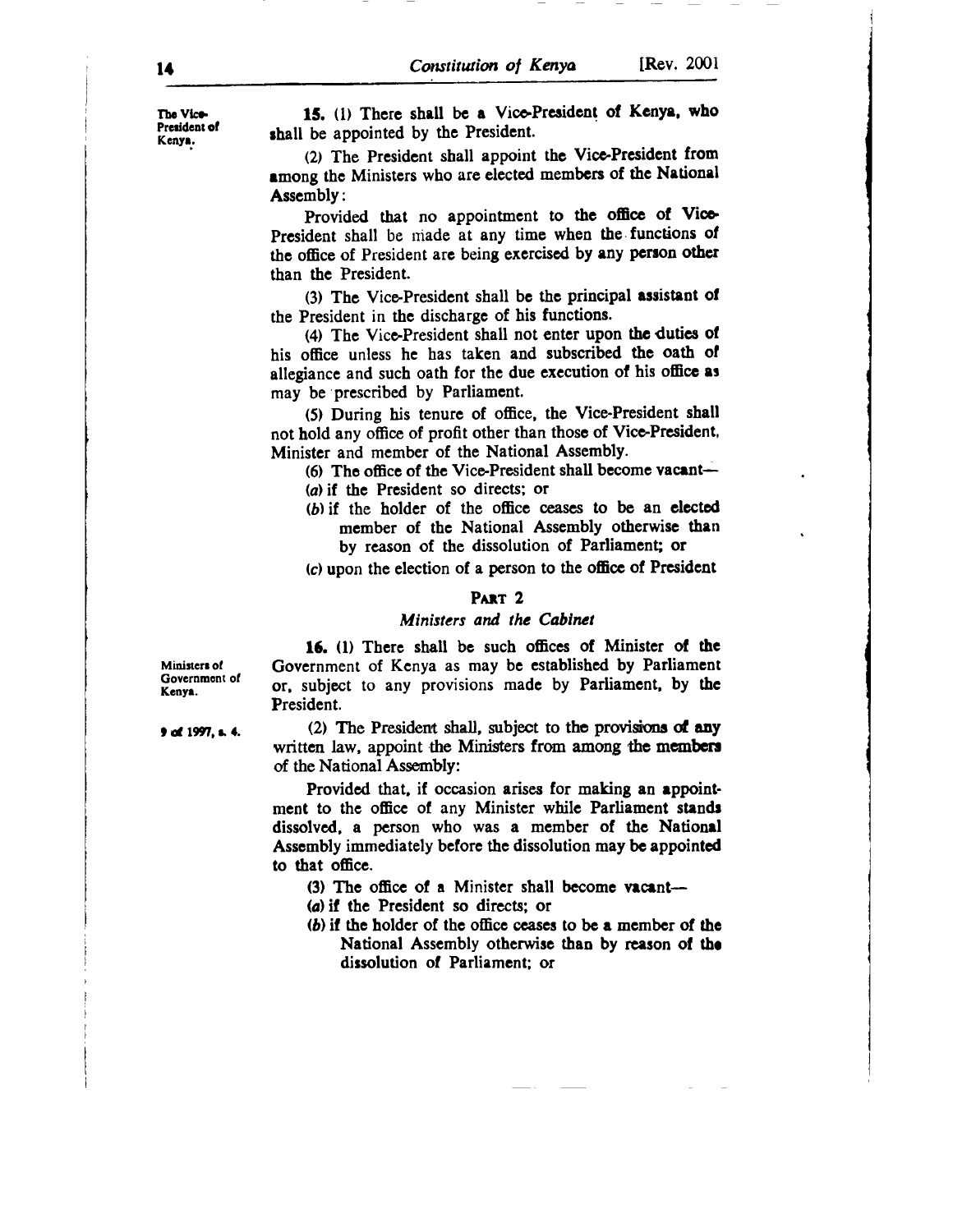(c) in the case of a Minister who, immediately before the dissolution of Parliament, was a member of the National Assembly, if, when the Assembly first meets after that dissolution, he is not then a member thcrcof.

(4) Whenever a person is elected to the office of President. the offices of all Ministers then holding office shall become vacant upon the occasion of the President first making one or more appointments to the office of Minister.

17. (1) There shall be a Cabinet consisting of the President, the Vice-President and the other Ministers.

(2) The function of the Cabinet shall be to aid and advise the President in the government of Kenya.

(3) The Cabinet shall be collectively rcsponsiblc to thc National Assembly for all things done by or under the authority of thc President or the Vice-President or any othcr Minister in thc execution of his office.

(4) The provisions of subsections  $(2)$  and  $(3)$  shall not apply in relation to-

- (a) the appointment and removal from office of the Vice-President, Ministers and Assistant Ministers under sections 15, 16 and 19, the assignment of responsibility to any Minister under section 18, or the giving of consent under section 20 to the Vice-President, a Minister or an Assistant Minister absenting himself from Kenya;
- (b) the dissolution of Parliament; or
- (c) the matters referred to in section 27 (which relates to the exercise of the Prerogative of Mercy).

18. Responsibility for any of the business of the government of Kenya, including the administration of any of the departments of Government, may be assigned to the Vice-President and the scveral Ministers as the President may, by directions in writing, determine.

19. (1) The President may appoint Assistant Ministers Asshetant approach a members of the National Assembly to againt Ministers. from among the members of the National Assembly to assist the President. Vice-President and Ministers in the performance of their duties:

Provided that, if occasion arises for making an appointment while Parliament stands dissolved, a person who was a member of the National Assembly immediately before the dissolution may be appointed as an Assistant Minister.

Allocation of portfolios to Ministers.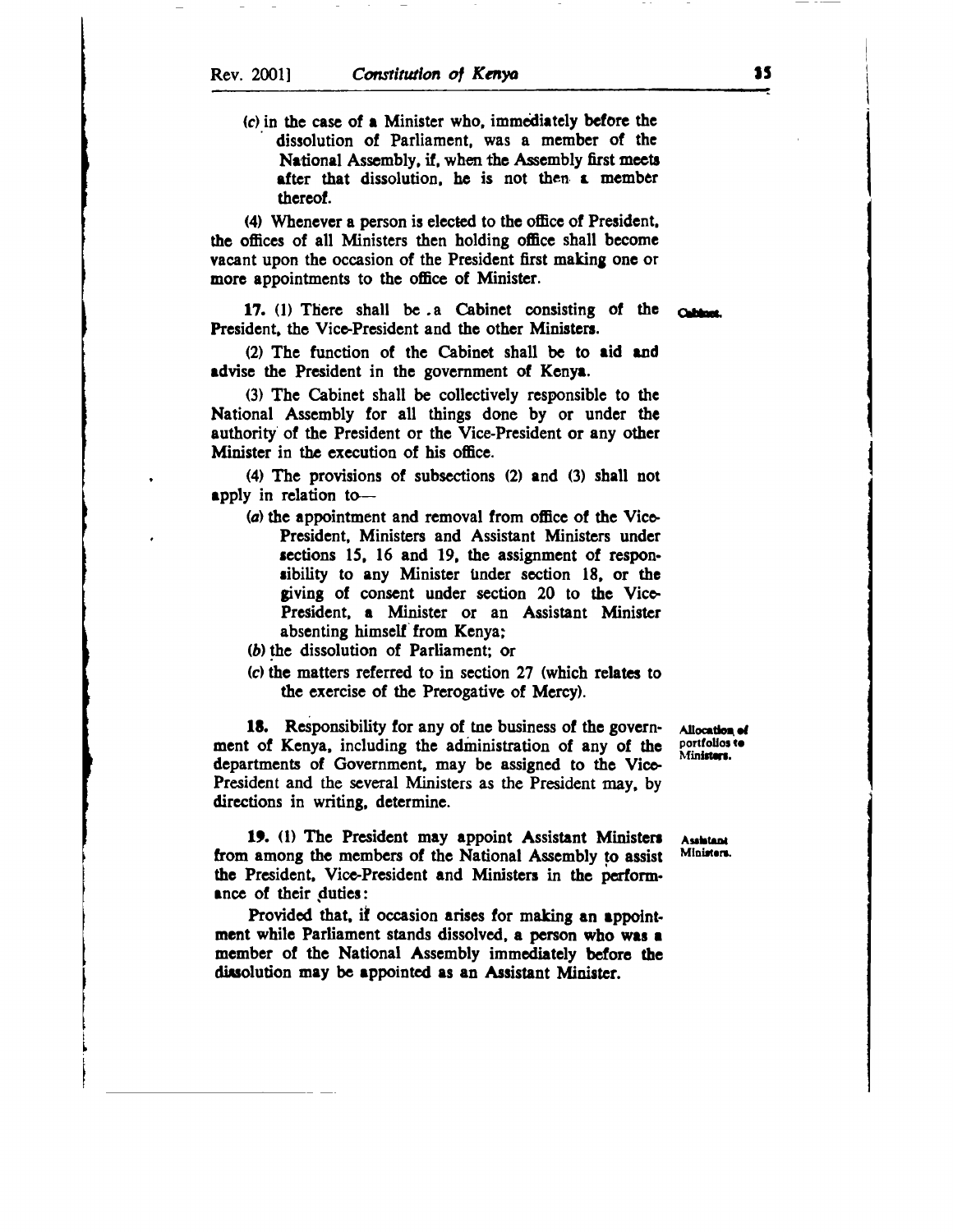(2) The office of an Assistant Minister shall become  $vacant$ 

(a) if the President so directs; or

- (b) if the holder of the office ceases to be a member of the National Assembly otherwise than by reason of the dissolution of Parliament; or
- (c) in the case of an Assistant Minister who, immediately before the dissolution of Parliament, was a member of the National Assembly, if when the Assembly first meets after that dissolution, he is not then a member thereof; or
- (d) upon the election of a person to the office of President.

20. The Vice-President, a Minister or an Assistant Minister shall not absent himself from Kenya except with the consent of the President.

21. A Minister or an Assistant Minister shall not enter upon the duties of his office unless he has taken and subscribed the oath of allegiance and such oath for the due execution of his office as may be prescribed by Parliament.

22. (1) The President may appoint such number of permanent secretaries as he may determine.

(2) There shall be a permanent secretary to the Office of the President.

(3) Where the Vice-President or any other Minister has been charged with responsibility for a department of Government he shall exercise general direction and control over that department and, subject to that direction and control, every department of Government shall be under the supervision of a permanent secretary.

(4) The office of a permanent secretary shall be an office in the public service.

(5) Two or more Government departments may be placed under the direct supervision of one permanent secretary and a Government department may be placed under the supervision of one or more permanent secretaries or two or more permanent secretaries.

# PART<sub>3</sub>

### **Executive Powers**

**Executive** authority of Government of Kenya.

23. (1) The executive authority of the Government of Kenya shall vest in the President and, subject to this Constitution, may be exercised by him either directly or through

Absence of Vice-President, Ministers and **Accietant** Ministers from Kenya. Oaths to be taken by Ministers and **Assistant** Ministers.

Appointment

of permanent

secretaries.

16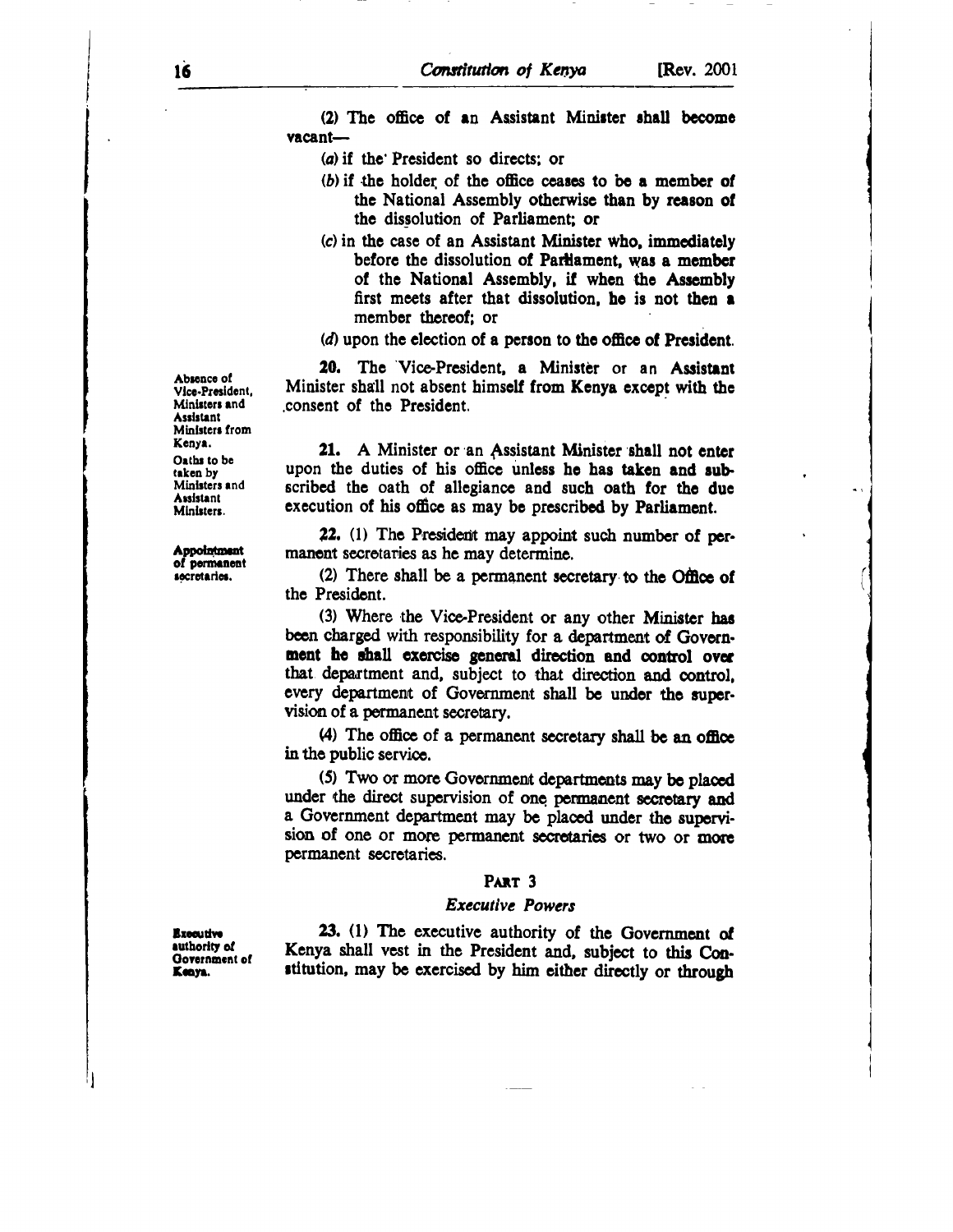officers subordinate to him.

(2) Nothing in this section shall prcvcnt Parliement from conferring functions on persons or authorities other than the President.

24. Subject to this Constitution and any other law, thc powers of constituting and abolishing offices for the Republic of Kenya, of making appointments to any such office and terminating any such appointment, shall vest in the President.

25. (l) Savc in so far as may bc othcrwise provided by this Constitution or by any other law, every person who holds officc in the service of the Republic of Kenya shall hold that officc during the pleasure of the President:

Provided that this subsection shall not apply in the case of a person who enters into a contract of service in writing with the Government of Kenya by which he undertakes to serve the Government for a period which does not exceed threc years.

(2) In tbis section "officc in thc scrvice of the Republic of Kenya" means office in or membership of the public service, the armed forces of the Republic, the National Youth Servicc or any other force or service established for the Republic of Kcnyr.

26. (1) There shall be an Attorney-General whose office shall be an office in the public service.

(2) The Attorney-General shall be the principal legal adviser to the Government of Kenya.

(3) Thc Attorney-General shall have power in any casc in which he considers it desirable so to do-

- (a) to institute and undertake criminal proceedings against any person before any court (other than a courtmartial) in respect of any offence alleged to have been committed by that person;
- $(b)$  to take over and continue any such criminal proceedings that have been instituted or undertaken by another person or authority; and
- (c) to discontinue at any stage before judgment is delivered any such criminal proceedings instituted or undertakcn by himsclf or another person or authority.

(4) The Attorncy-General may requirc thc Commissioncr of Police to investigate any matter which, in the Attorney-General's opinion, relates to any offence or alleged offence or

Attorne<sub>y</sub> General

ı

Constitution of offices.

fenurc ol cffice in thc scrvice of the Republic.